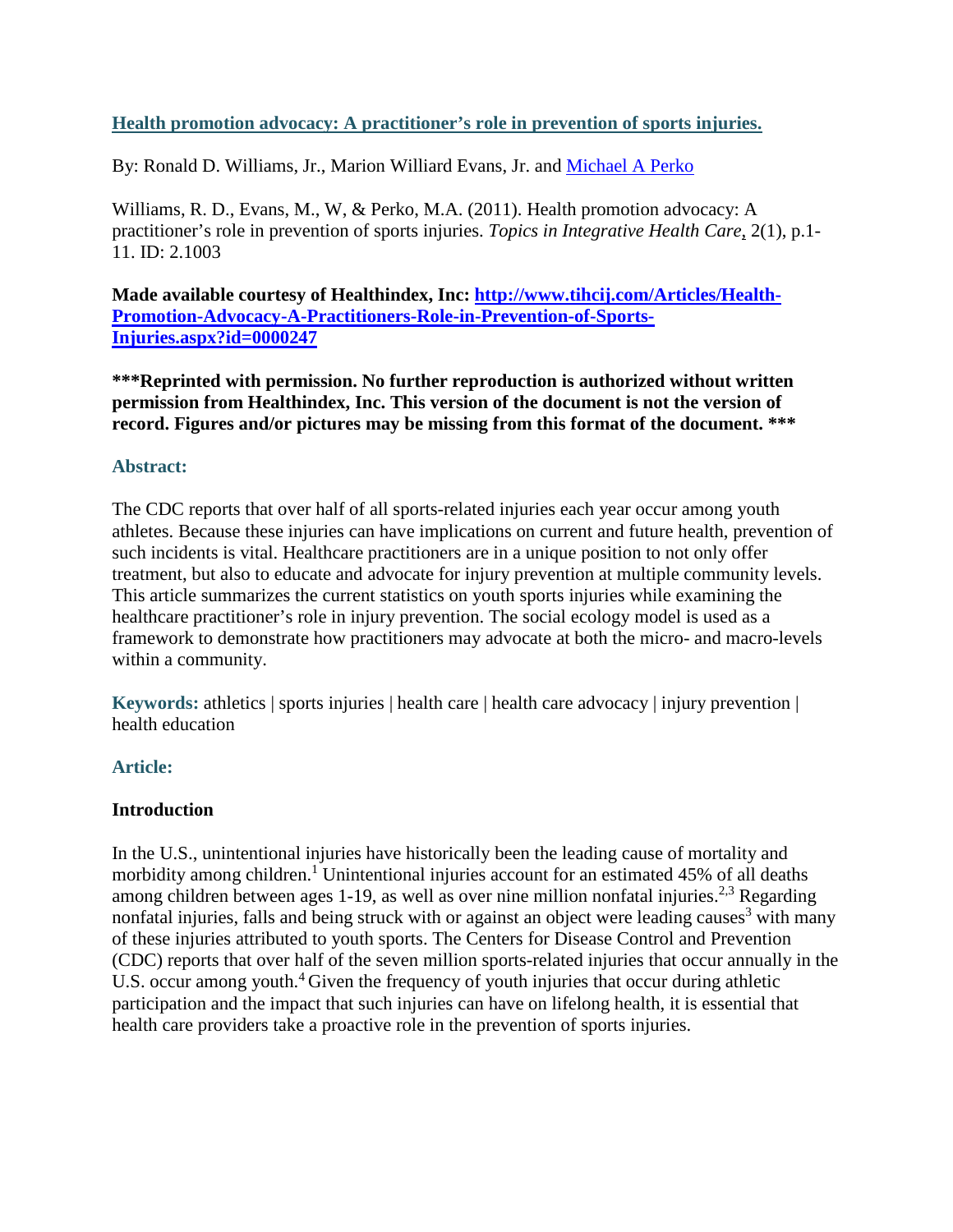### **Sports Participation and Sports Injuries**

It is difficult to determine the number of youth in the U.S. who actively participate in organized sports. According to the 2002 National Youth Survey of Civic Engagement, 42% of students report participation in high school sports including 49% of males and 35% of females, while the National Federation of State High School Associations reports that over 7.5 million high school students participated in athletics during the 2008-09 academic year.<sup>5,6</sup> Additionally, over 44 million youth athletes play in organized leagues each year in the United States<sup>7</sup>; countless millions also participate in non-traditional extreme sports such as snowboarding, skateboarding, rollerblading and paintball. With the justifiable growing concerns over childhood obesity, sport participation is encouraged at a young age to increase physical activity levels among youth. This growing number of youth participants also means the incidence of sport-related injuries will undoubtedly increase.

Equally challenging to establishing the number of youth sports participants is determining the actual prevalence of youth sport injuries. The lack of a consistent way to collect data during research studies and not having a clear definition of common terms around injury have hampered having clear results in this area.<sup>8</sup> Many published studies have focused on specific types of injuries, specific sports, or specific levels of participation, making it difficult to gauge the overall frequency of injuries. However, utilizing a random sample of 100 U.S. high schools reporting injuries to the high school RIO (Reporting Information Online from The Research Institute at Nationwide Children's Hospital), researchers determined that 57.2% of injuries occurred in lower extremities, 21.5% in upper extremities, 14.6% in head/neck/face, and 6.7% in the trunk.<sup>9</sup> Regarding specific body sites, the majority of injuries occurred in the ankle  $(22.7\%)$ , head/face (12.3%), and upper leg  $(8.0\%)$ .<sup>9</sup> Although this study reports on one of the largest randomized samples of youth sports injuries, data still only represents five male sports and four female sports. Despite the challenges in documenting sports injuries among the adolescent population, it has been acknowledged that sports are the leading cause of injury among youth and that most of these injuries are preventable. $10$ 

### **Practitioner's Role in Injury Prevention**

The need for preventive care to minimize the health impact of youth injuries has been noted among various health care professions including complementary and alternative (CAM) healthcare providers.<sup>11,12</sup> As the most frequently visited of CAM providers<sup>13</sup>, doctors of chiropractic (DCs) commonly treat athletes and adolescents for neck, back, and musculoskeletal problems.<sup>14</sup> While there are some DCs who specifically treat sports-related injuries<sup>15</sup>, many other DCs serve as health care providers for youth athletes who have suffered sports injuries creating an opportunity to serve as an advocate for injury prevention. Collaboration between the DCs and other sports medicine providers presents the chance to greatly reduce the frequency and severity of injuries among youth athletes. One such collaboration is the Youth Sports Safety Alliance (YSSA). The YSSA has issued a call to action among health care providers of all specialties to address safety concerns of youth sports and effectively reduce the risks of injuries.<sup>16</sup> Of the many sport, education, and health care organizations that make up the YSSA membership, the American Chiropractic Association's (ACA) Council on Sports Injuries and Physical Fitness has dedicated support for injury prevention among youth athletes.<sup>16</sup>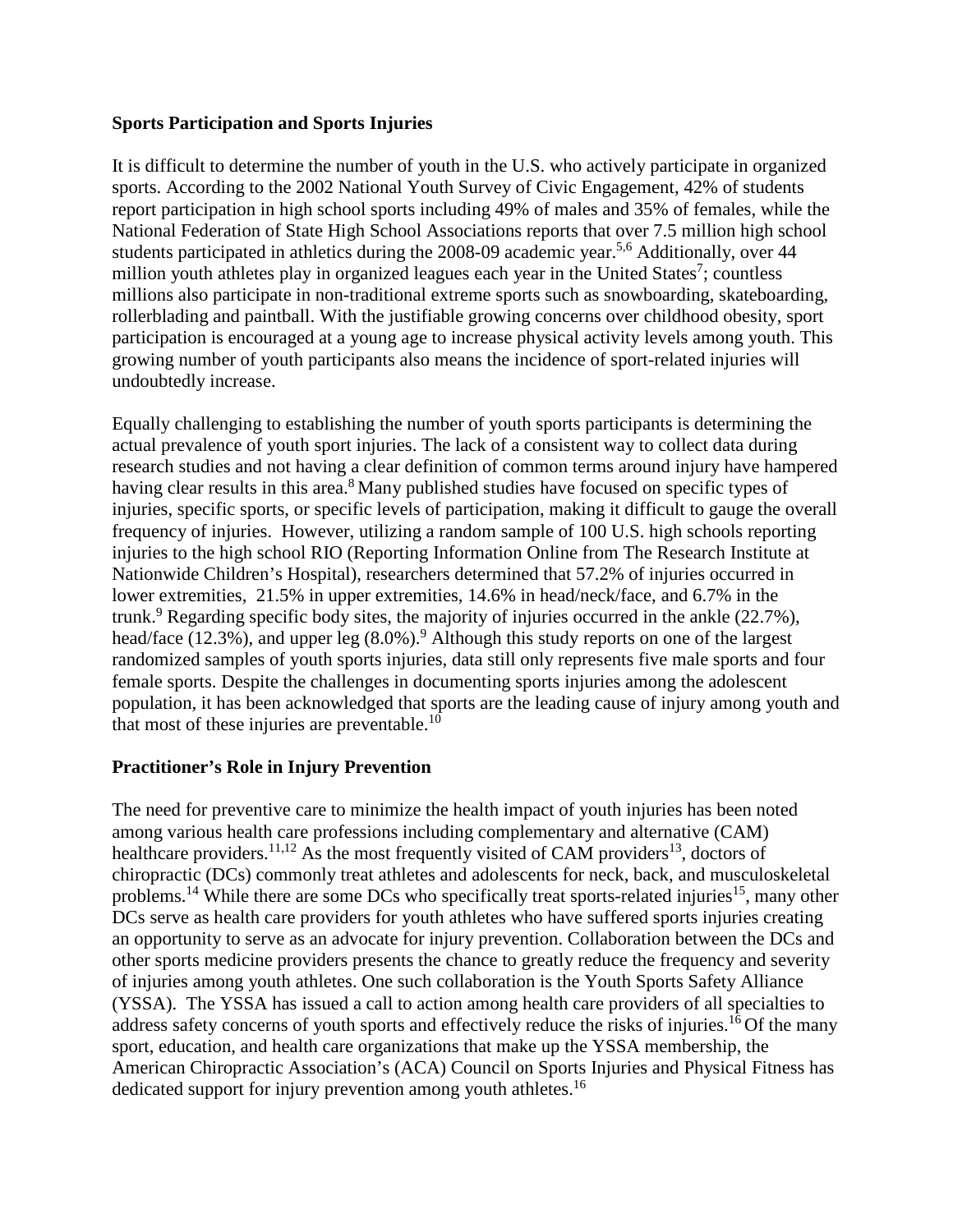Although health care clinicians work primarily on the individual level with patients, this is frequently inadequate to change personal health behavior.<sup>17</sup>To effectively address the goals of the ACA and YSSA, practitioners should seek to educate youth patients as well as parents, while also advocating for school and community policy changes that protect adolescent athletes. Utilizing an ecological approach, practitioners can educate and advocate for injury prevention at multiple levels in any community.

The ecological perspective suggests that individual behavior both affects and is affected by the environment in which a person exists.<sup>18</sup> Based on social ecology, there are five levels of influence on behavior: intrapersonal, interpersonal, organizational, community, and policy. Table 1 provides further description of the levels of influence.

| <b>Intrapersonal Level</b>             | Characteristics include personal knowledge, attitudes,<br>and beliefs concerning particular behaviors; Issues of<br>personal skill and self-concept                                                                                                                         |
|----------------------------------------|-----------------------------------------------------------------------------------------------------------------------------------------------------------------------------------------------------------------------------------------------------------------------------|
| <b>Interpersonal Level</b>             | Social networks including family, friends, and work<br>groups                                                                                                                                                                                                               |
| Institutional/<br>Organizational Level | Social practices with organizational characteristics<br>including the formal and informal rules and regulations<br>for operation within the particular institution;<br>Organizational norms and changes of those norms can<br>affect behavior of those individuals involved |
| <b>Community Level</b>                 | Relationships among organizations, institutions, and<br>informal networks within defined boundaries; Includes<br>the social standards or norms that exist within the<br>community                                                                                           |
| <b>Public Policy Level</b>             | Policies and laws that are designed to protect the health<br>of a community; Polices for health protection include<br>regulations for healthy actions, disease prevention, and<br>disease control                                                                           |

### **Table 1. Five Levels of Social Ecological Influence on Behavior 18, 19**

#### **Practitioner's Role in Injury Prevention – Individual and Interpersonal Level**

**Intrapersonal (Individual).** Included in any intrapersonal approach is the education of young patients about injury prevention. All clinicians who treat youth athletes should consider teaching proper safety techniques, proper stretching, and warm-up routines. Additionally, DCs should seek to educate athletes on specific spine injury prevention. Of course, treatment of those injuries and assisting in a safe return to play are also intrapersonal levels of involvement that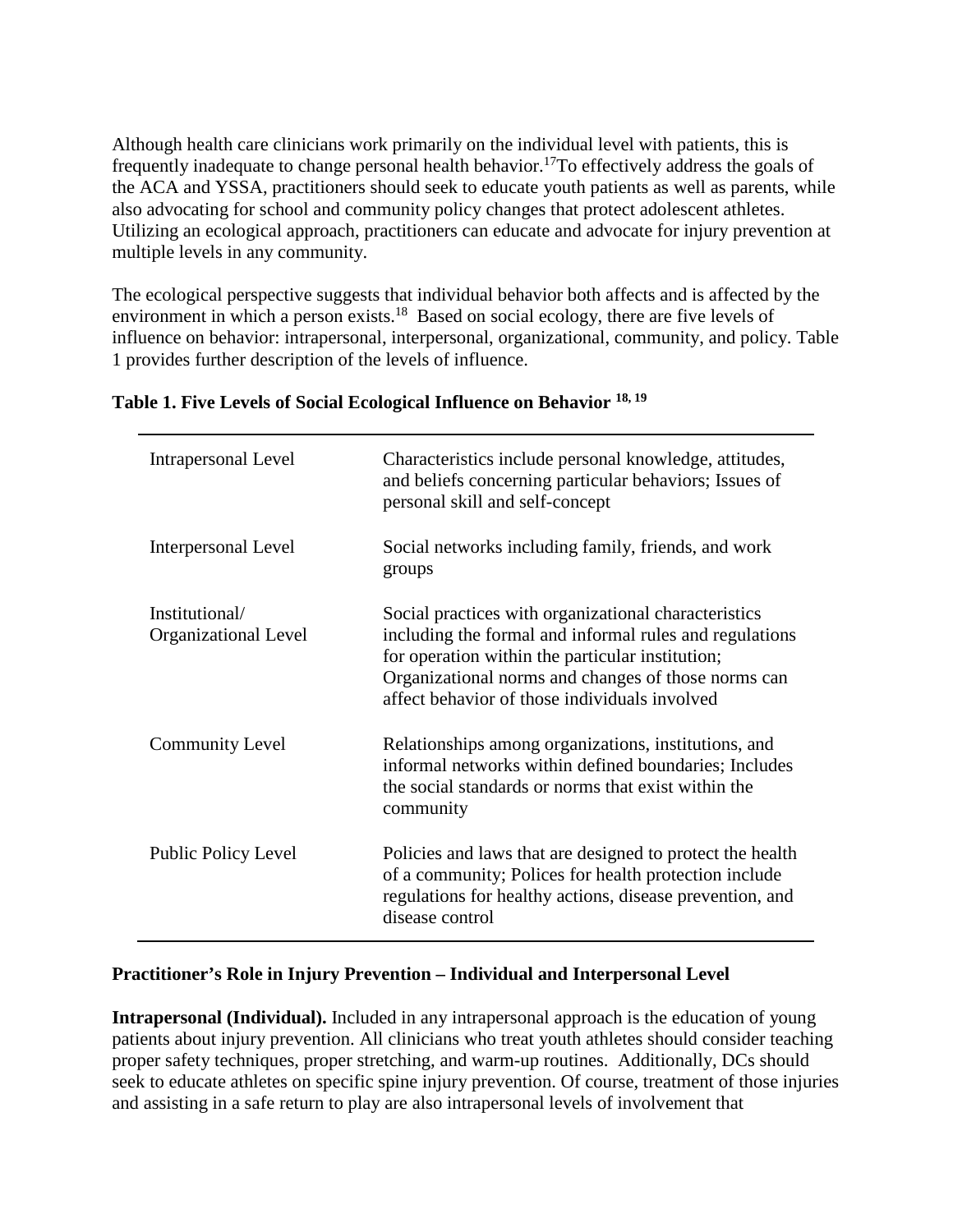practitioners have with the athlete. Education on self-care, proper nutrition, equipment safety, and taping skills could also be considered preventive measures that occur at the intrapersonal level.

The American Academy of Pediatrics suggests various techniques to prevent youth sports injuries, among which is use of proper equipment, strengthening muscles, increase flexibility, and use safe sporting techniques.20 When treating youth athletes, practitioners should make it a point to counsel individuals on such safety precautions for injury prevention.<sup>11</sup> Chiropractic education affords DCs the opportunity to learn techniques in anaerobic and flexibility exercise, however many DCs may not feel comfortable counseling on sport-specific technique and equipment. This presents an opportunity for educational collaboration with other professionals such as coaches, athletic trainers, exercise physiologists, kinesiologists, and even parents. Such partnerships can be essential for integrating appropriate safety measures in youth athletics.

**Interpersonal.** Interpersonal levels of involvement may include those relationships with others in the realm of youth sports. For example, a DC can often serve as a sports medical professional on the sidelines at games or consult with the team as a health care provider to educate, assist in prevention, and treat athletes when needed. Informing coaches, staff, and athletic trainers on early recognition of injury, potential heat threats, or head injury prevention are examples of roles the DC could play. The US Centers for Disease Control and Prevention has an education module on prevention of head injuries in youth sports that could be delivered by DCs or other health care practitioners to area coaches, athletic trainers, and parents to increase awareness of the need to recognize and evaluate potential head injuries.<sup>21</sup> Information specific to "Heads Up," prevention of concussion in high school, as well as youth sports is available at [http://www.cdc.gov/concussion/HeadsUp/high\\_school.html](http://www.cdc.gov/concussion/HeadsUp/high_school.html) and is an excellent program appropriate for presentation at the local level. This can also be implemented at the community or institutional level with appropriate involvement from a school board, district, or community center sports program.

### **Practitioner's Role in Injury Prevention – Community Level**

**Institutional.** Coaches play a large role in the sport-specific actions of young athletes, including how athletes perceive the normative behaviors of a particular sport.<sup>22</sup> The concept of "no pain, no gain" is quite pervasive throughout sports and a coach's attitude towards playing through pain or injury could negatively influence youth athletes.<sup>23</sup> Many coaches have informal team rules regarding playing with or through an injury. Returning to competition too soon or failure to report severity of an injury are actions that youth athletes sometimes take in an effort to avoid looking "weak" in front of coaches. Because this risky practice is pervasive in sports, practitioners should collaborate with coaches, as well as parents, to advocate for proper injury management. As health care providers, DCs can provide education on the risks of pressuring youth to play through pain, particularly in the case of head injuries.

Practitioners can also play a vital role in advocating for proper injury management within team sports. Awareness, education, and championing programs such as "Heads Up" are areas that DCs can have an impact. Assisting coaches in identifying appropriate injury prevention programs for schools, communities, or local youth organizations like the YMCA will be essential to having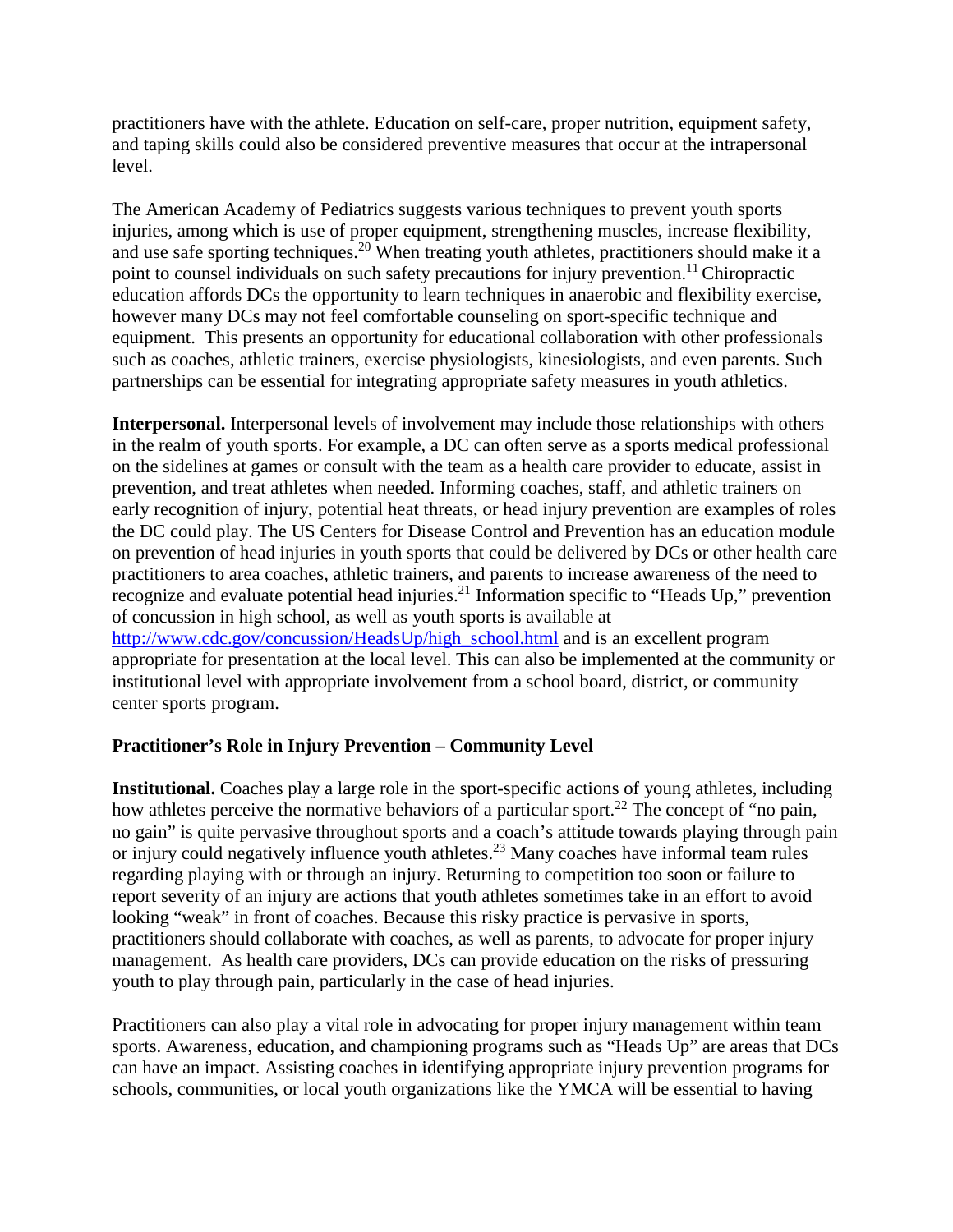them accepted as a viable program. The CDC and other groups mentioned above are potential partners that the local clinician can collaborate with in order to successfully deliver an institutional-based program.

**Community.** Community-level programs provide similar delivery opportunities as do the institutional-level interventions. Organizational partnerships, coalitions, formal and informal networks may hold additional opportunities for local practitioners, as well. Community-based programs like Little League, Pop Warner, or Dixie Youth sports programs all represent community-level sports programs that depend heavily on volunteers to manage, coach, and run successfully. A clinician may choose to partner with these groups to delivery injury prevention/safety messages, provide on-the-field injury prevention clinics, or volunteer time to work the sidelines during games or tournament play. Many communities also have a recreation or advisory board through which positions may be available to serve in an injury prevention or safe-play advisory role.

Policy. In an effort to develop safe opportunities for sport, practitioners may be able to lobby, advise, or work with a coalition or concerned group of parents to make changes to policies that may put children at risk in sports. A good example is the use of sport drinks and supplements currently aimed at student athletes. No child health advocacy group, nutritional organization, or pediatric group recommends the use of sport supplements to enhance the play of adolescent athletes.<sup>24</sup> Asking schools, institutions, or communities to develop policies against the use of these products is an example of a potential area of policy development to protect youth athletes.

Health care practitioners should also advocate for effective injury prevention policy change within schools. The CDC's 2002 Injury Center research priorities recommended examination of injury prevention policies regarding the use of safety gear, practice guidelines, rules of play, and informed officiating.25 More recently, researchers have called on a closer examination of sport policies and their role in injury prevention.<sup>26</sup>As leading health care providers, DCs can have an active role in advocating for school policies that protect youth athletes. In addition to policies on safety equipment and practice guidelines, other policies which have shown protective for youth include policies on return to sports after head or other injury<sup>27</sup>, size and weight limitations in football<sup>28</sup>, and pitching limits for young baseball or softball players.<sup>29</sup>

### **Conclusion**

While serving as health care providers for many youth athletes, as well as community health advocates, chiropractors and other clinicians can play a vital role in the prevention and reduction of sports injuries among youth athletes. Educating both adolescent athletes and parents on healthy behaviors for injury prevention is an appropriate way to address individual patients. On a community level, practitioners should seek to collaborate with coaches, athletic trainers, and school administrators to develop sport-specific policies that promote healthy, safe sport participation among youth.

### **References**

Guyer B, Freedman MA, Strobino DM, Sondik EJ. Annual summary of vital statistics: Trends in the health of Americans during the 20th century. *Pediatrics*2000;106(6): 1307-1317.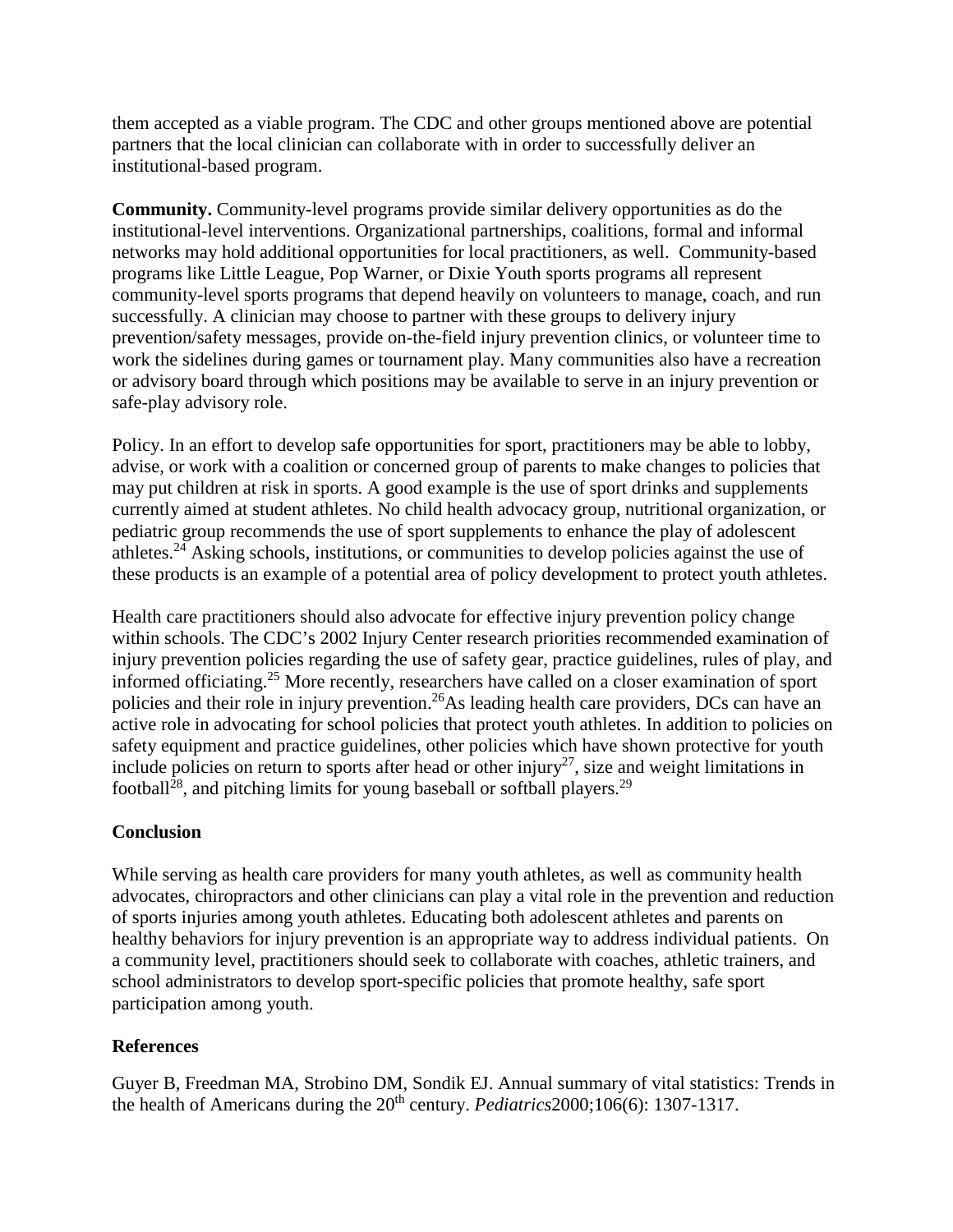Martin J, Kochanek K, Strobino DM, Guyer B, MacDorman MF. Annual summary of vital statistics—2003. *Pediatrics* 2005;115(3): 619-634.

Borse N, Gilchrist J, Dellinger AM, Rudd RA, Ballesteros MF, Sleet DA. *CDC Childhood Injury Report: Patterns of Unintentional Injuries among 0-19 Year Olds in the United States, 2000- 2006.* Atlanta, GA: Centers for Disease Control and Prevention, National Center for Injury Prevention and Control; 2008.

Protect the ones you love: Sports Injuries. 2009. Accessed March 26, 2010.

Lopez MH, Moore K. *Participation in Sports and Civic Engagement Fact Sheet*. The Center of Information and Research on Civic Learning and Engagement; 2006.

Howard B, Gillis, J. High school sports participation increases for the  $20<sup>th</sup>$  consecutive year. National Association of State High School Associations. 2009. Accessed March 26, 2010.

National Council of Youth Sports. 2010. Accessed March 31, 2010.

Sharma P, Luscombe KL, Maffulli N. Sports injuries in children. *Trauma* 2003;5: 245-259.

Rechel JA, Yard EE, Comstock RD. An epidemiologic comparison of high school sports injuries sustained in practice and competition. *J Athl Training*2008;43(2): 197-204.

Emery CA. Risk factors for injury in child and adolescent sport: A systematic review of literature. *Clin J Sport Med* 2003;13: 256-268.

Hawk C. Counseling on unintentional injury prevention: How chiropractors can help keep children safe. *J Clin Chiropr Pediatr* 2009;10(2): 671-675.

Harger BL, Mullen K. Injuries in the pediatric patient: Review of key acquired and developmental issues. *J Clin Chiropr Pediatr* 2009;10(2): 665-670.

Barns PM, Powell-Griner E, McFann F, Nahin RL. *Complementary and alternative medicine use among adults: United States, 2002*. U.S. Department of Health and Human Services. Centers for Disease Control and Prevention, National Center for Health Statistics; 2004.

Christensen MG, Kollasch MW, Ward R. *Job Analysis of Chiropractic*. Greeley, CO: National Board of Chiropractic Examiners; 2005.

The Certified Chiropractic Sports Physician. American Chiropractic Board of Sports Physicians. Accessed October 31, 2006.

Call to Action: Summit on the Youth Sports Safety Crisis in America 2010. Youth Sport Safety Alliance. Accessed March 29, 2010.

Evans MW, Williams RW, Perko MA. Public health advocacy and chiropractic: A guide to helping your community reach its health objectives. *J of Chiropr Med*2008;7: 71-77.

McLeroy K, Bibeau D, Steckler A, Glanz K. An ecological perspective on health promotion programs. *Health Educ Quar* 1988;15: 351-377.